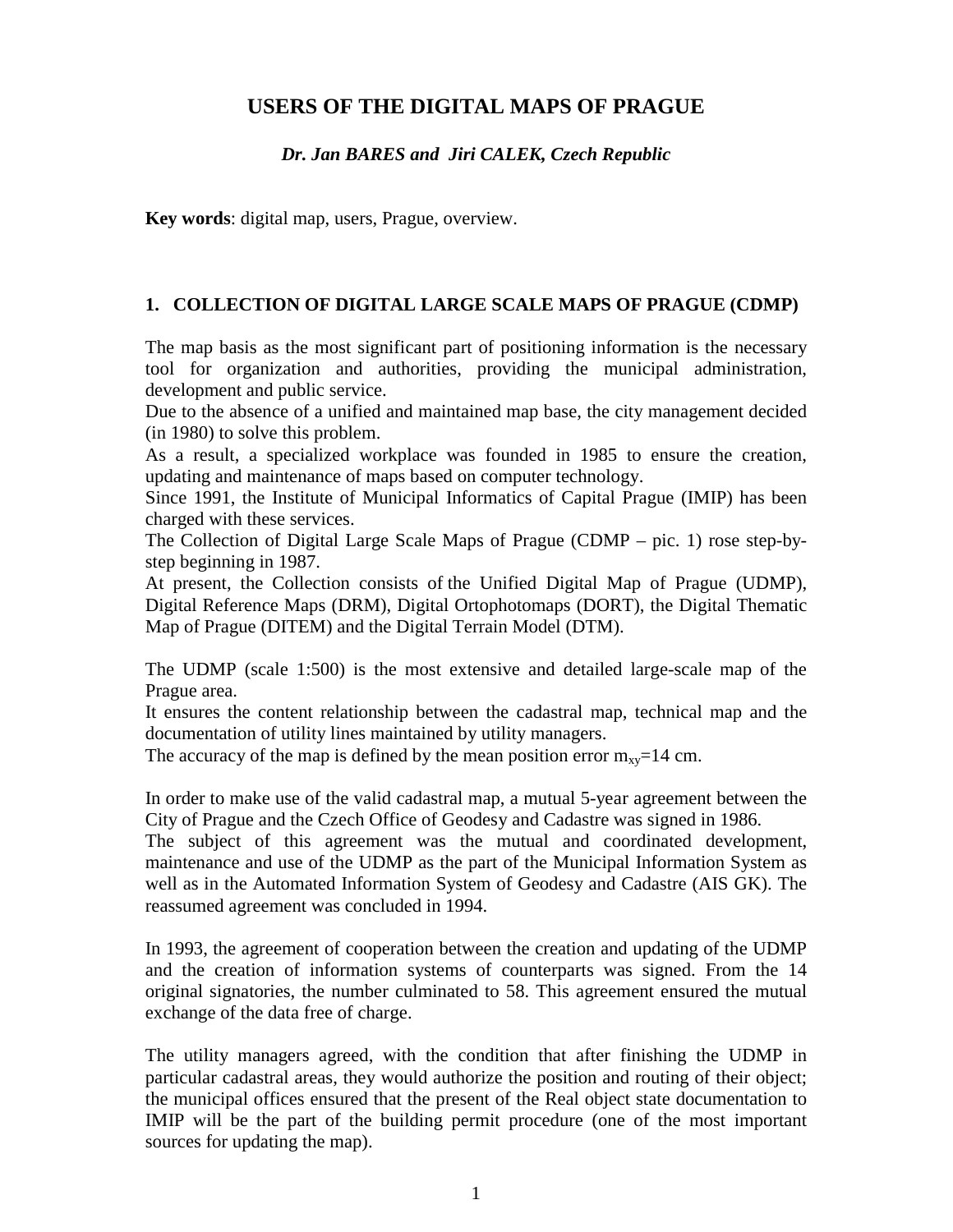The UDMP creation process began in 1987 and by the end of 2000 was 86% completed for the Prague area. The continued update runs since 1993.

The Set of Digital Reference Maps (SDRM) consists of the: DRM of Administration Borders (DRMA), the Cadastral DRM (CDRM), the DRM of Street Sectors and Address Points (DRMS), the Block DRM (BDRM), the DRM of Utility Networks (DRMU) and The Generalized Block Map (GBM). The creation of the SDRM proceeded from 1993 – 1996, its scale is 1:1000 with the position error of 28 cm and it covers the whole Prague area  $(496 \text{ km}^2)$ .

- DRMA involves the borders of the city, municipal areas, administrative districts, and cadastral areas.
- CDRM was created by scanning and vectorizing the cadastral map. It consists of object oriented graphical and descriptive data in the categories of parcels, buildings, geodetical points and interior graphic elements.
- DRMS is built from the network of node points and connecting lines in the axes of the streets, and from the address definition points. Particular information about the existence of utility networks is involved.
- BDRM was created in its original version as a map of functional land use blocks. In fact, the blocks can be built according to the required attributed value.
- DRMU shows the generalized routes of utility lines
- GBM is the generalized overview block map for utilization in the scale 1:20 000

DORT consists of black and white ortophotomaps created only in the 1996 nonvegetative period, (1 pixel  $\sim$  20 cm), spectrozonal ortophotomaps (1996, 1 pixel  $\sim$ 40 cm) and color ortophotomaps (1 pixel  $\sim$  30 cm) updated every year either for the northern southern Prague area.

DTM was created in 1996 as the base for ortophoto rectification. It is commonly used for the scale 1:5000. The origin of this model is the photogrammetrically estimated network of control points in a distance of 30m and terrain braking lines. From this base, the contour lines were generated for the entire Prague area.

DITEM was created for the demands of users as the reduced content of UDMP and CDRM

In 2000, the evolution of the graphical database MAPA3® was completed, providing the common source of the map data with unified updating lines for all graphical systems.

This year, the work on the digital model of estate (DME) began. The use of this model is estimated to be in the architectural modeling, environmental and wireless communication sphere.

In addition to maintaining and administrating map datasets, IMIP ensures other services for the municipal administration. For example, from 1992-2000 IMIP helped the municipal offices with the system of municipal land property evidence. On a monthly basis, IMIP delivers the data of descriptive parts of cadastre from the Prague cadastral office to the municipal offices.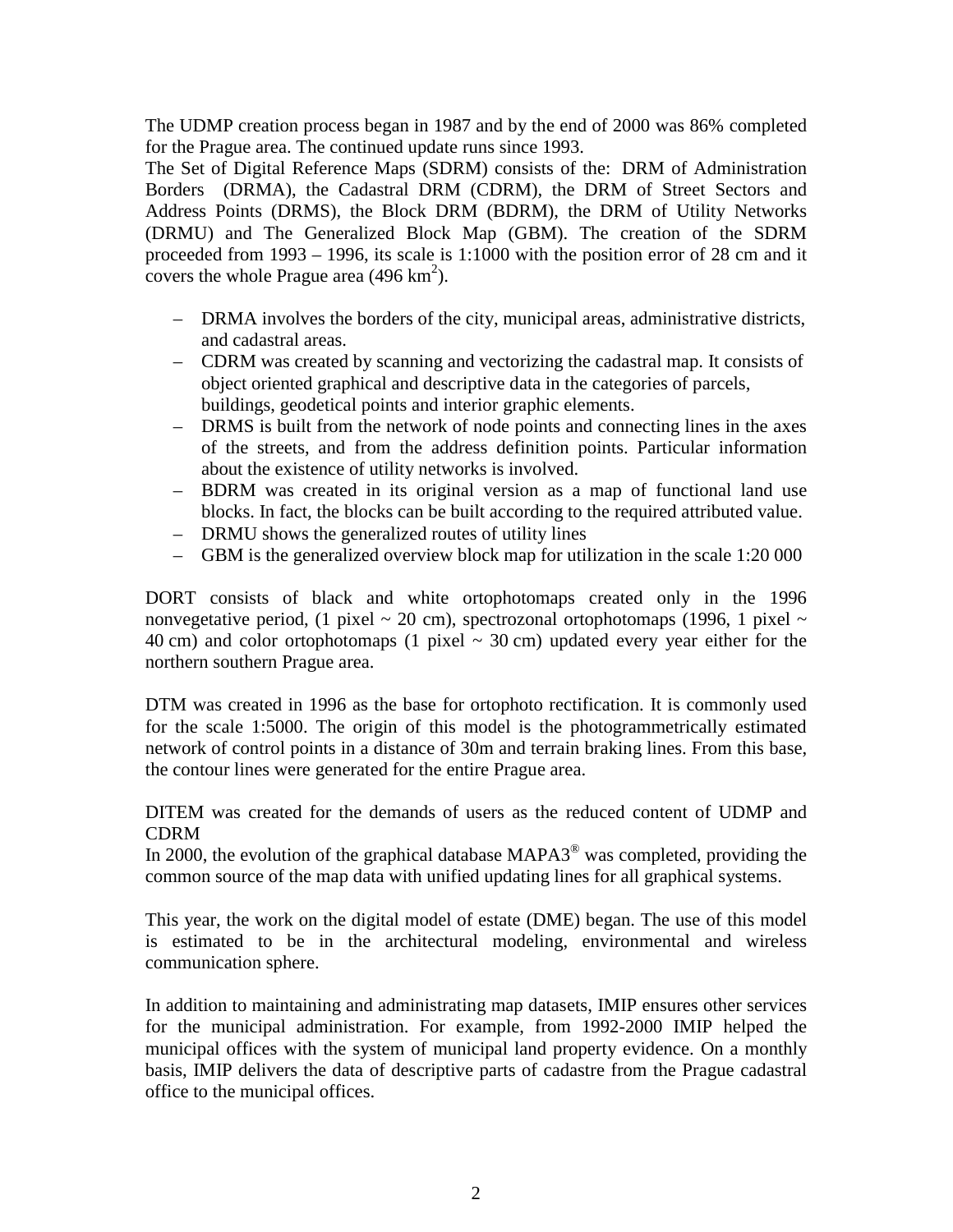The main goal is to reach mutual connectivity of the map types with a unified updating process and with outputs that completely respect the user demands and needs.

CDMP is financed from the city budget. The cost for creating, updating and administration of the datasets reached \$12.7 million. (From this, 54.5% for cooperation and development, 36.5% for maintenance and 9% for investment costs). The cost for map creation was \$7.7 million and for updating \$5.0 million.

# **THE COLLECTION OF DIGITAL LARGE SCALE MAPS OF PRAGUE**



**Picture 1.**

# **2. DATA PROVIDED FROM CDMP**

In the very beginning of the digital map creation process, when the technology only allowed batch processing on a main frame computer, the main goal was to create the primary data and to ensure the interest from the side of the municipal organizations.

- In the period 1987 1990, the cost reached \$0.8 million and the value of submitted data was \$0.2 million. The work consisted mostly of graphical output and the digitally processed documentation of real object state.
- In 1993, the improved interactive graphical system was introduced. Several users started to utilize the appropriate software and hardware. The cost in this period (1991-1994) was \$2.7 million and the value of submitted data was \$0.5 million.
- The break came in the period from 1995-1998. Although the costs reached to \$6.8 million, the value of data output was \$10.6 million. The reason was the wide offer of digital maps, as well as the increasing interest of map users. The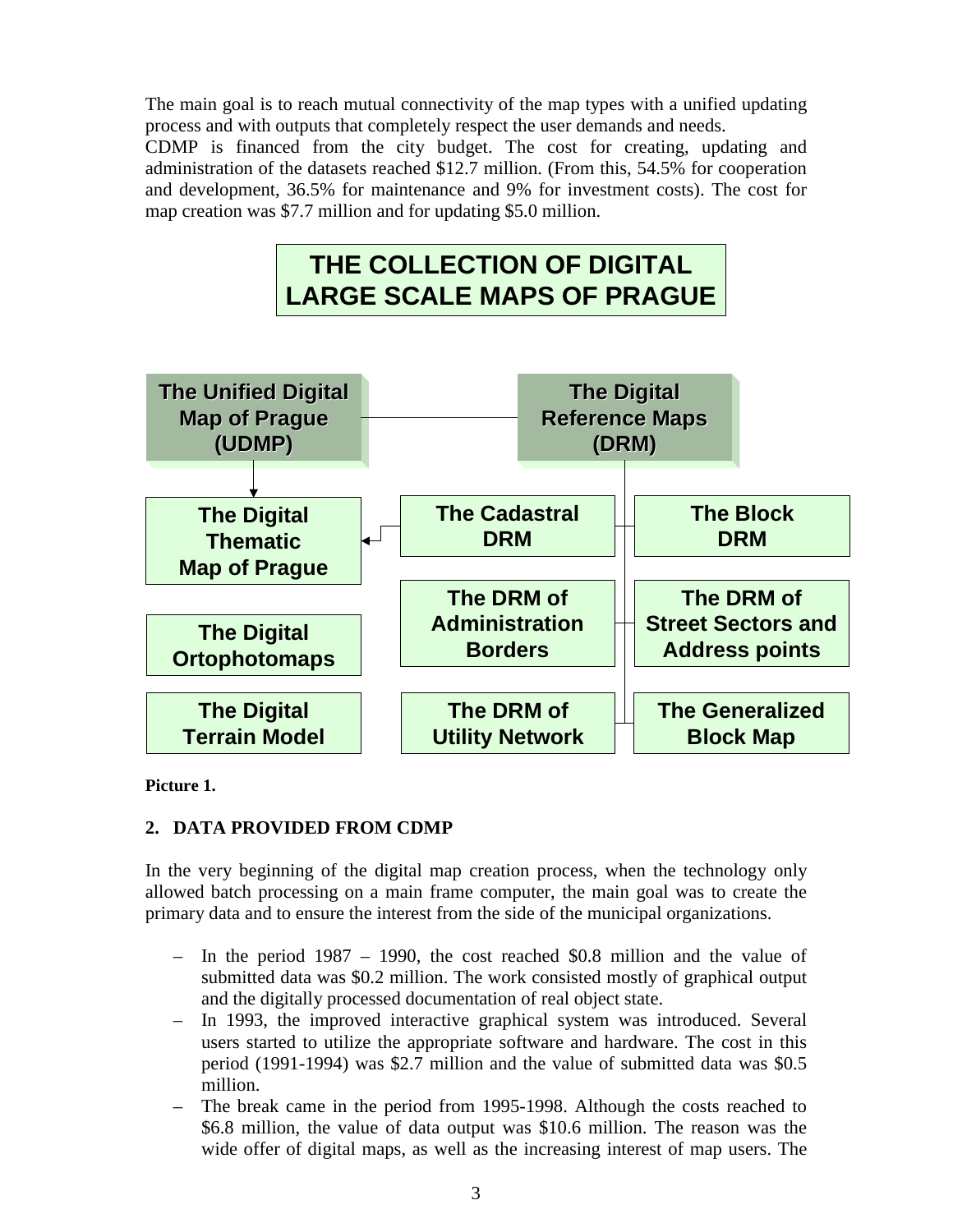most used datasets were the UDMP (68% of data outputs), DRM (20%) and DORT (7%).

– In the last two-year period (1999-2000), the cost was \$2.4 million and the value of the data was \$12.2 million. (UDMP 79%, DRM 9%, DORT 8%).

The progress of cost and data value can be seen on Pict. 2.

At present, the total value of CDMP data output (\$23.5 million) significantly outweighs the cost for creation, updating and data management (\$12.7 million).

#### **Picture 2.**



## **3. THE USERS OF CDMP**

For providing data, the rules and pricelist are determined by the city council resolution. The data can be delivered to:

- Municipal offices and municipal organizations free of charge
- Central organizations of state administration and founded organizations for a flat fee (very low)
- University students free of charge
- Utility managers
	- Founded by the city free of charge
	- Provided their data to CDMP creation and updating flat price
	- Other according to the price list
- Other organizations or people according to the price list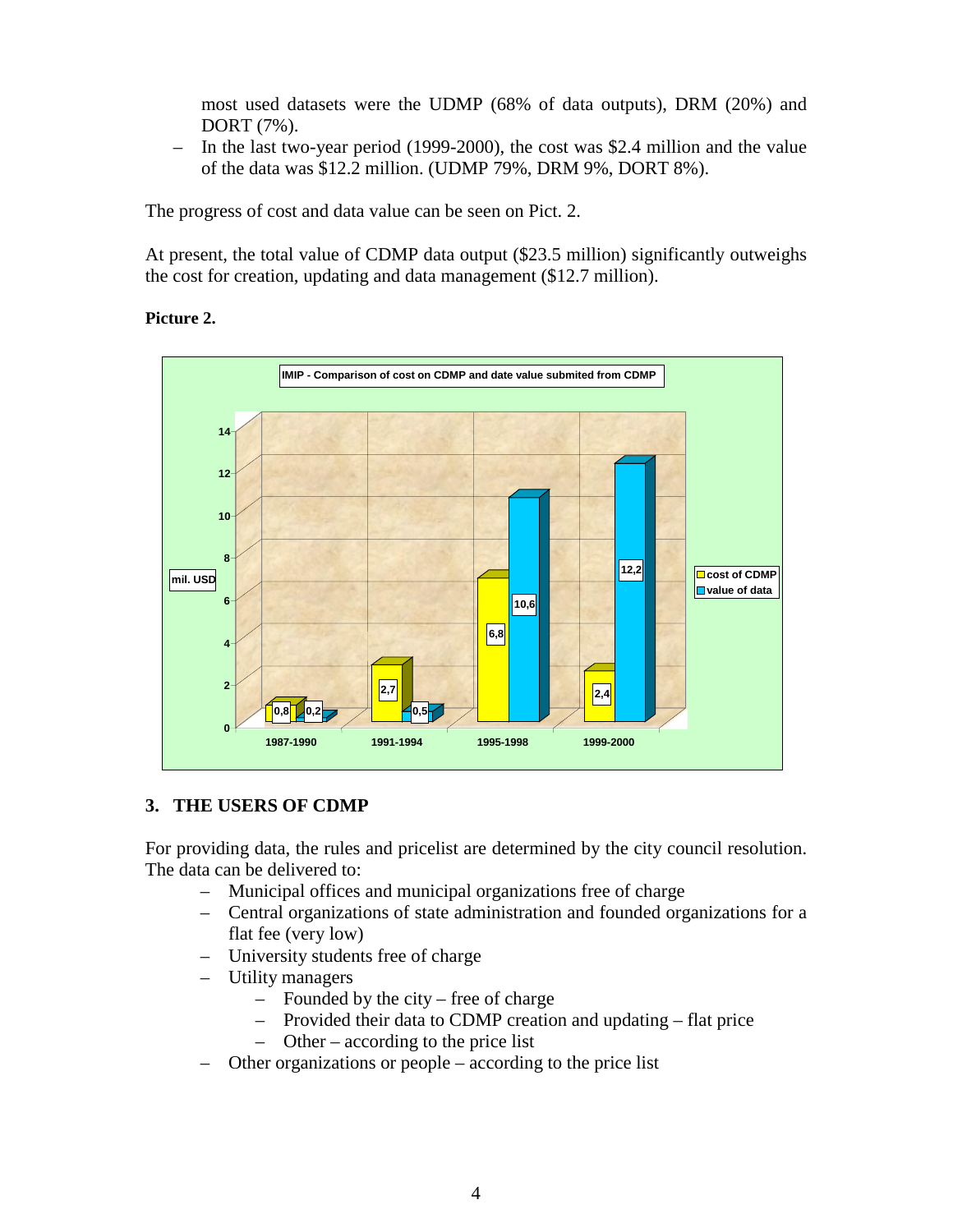In fact, four groups of users exist in Prague:

- Bodies and organizations of the state administration (ministries, central bodies, universities)
- Bodies and organizations of the municipal administration (Town Hall, municipal parts offices, organizations founded by the city)
- Utility managers (traffic company, services, product lines managers, telecommunication companies)
- Other corporate bodies and individuals (project and investment organizations, geodetical companies, software companies, land-brokers, advertising agencies, citizens, etc.)





As can be seen on Pic.3, it is obvious how the interest of individual groups for CDMP outputs progressed. Up until 1994, users could have the outputs from UDMP only. At that time, 14% of the Prague area was completed. The interest was outweighed from the side of utility managers and the municipal administration.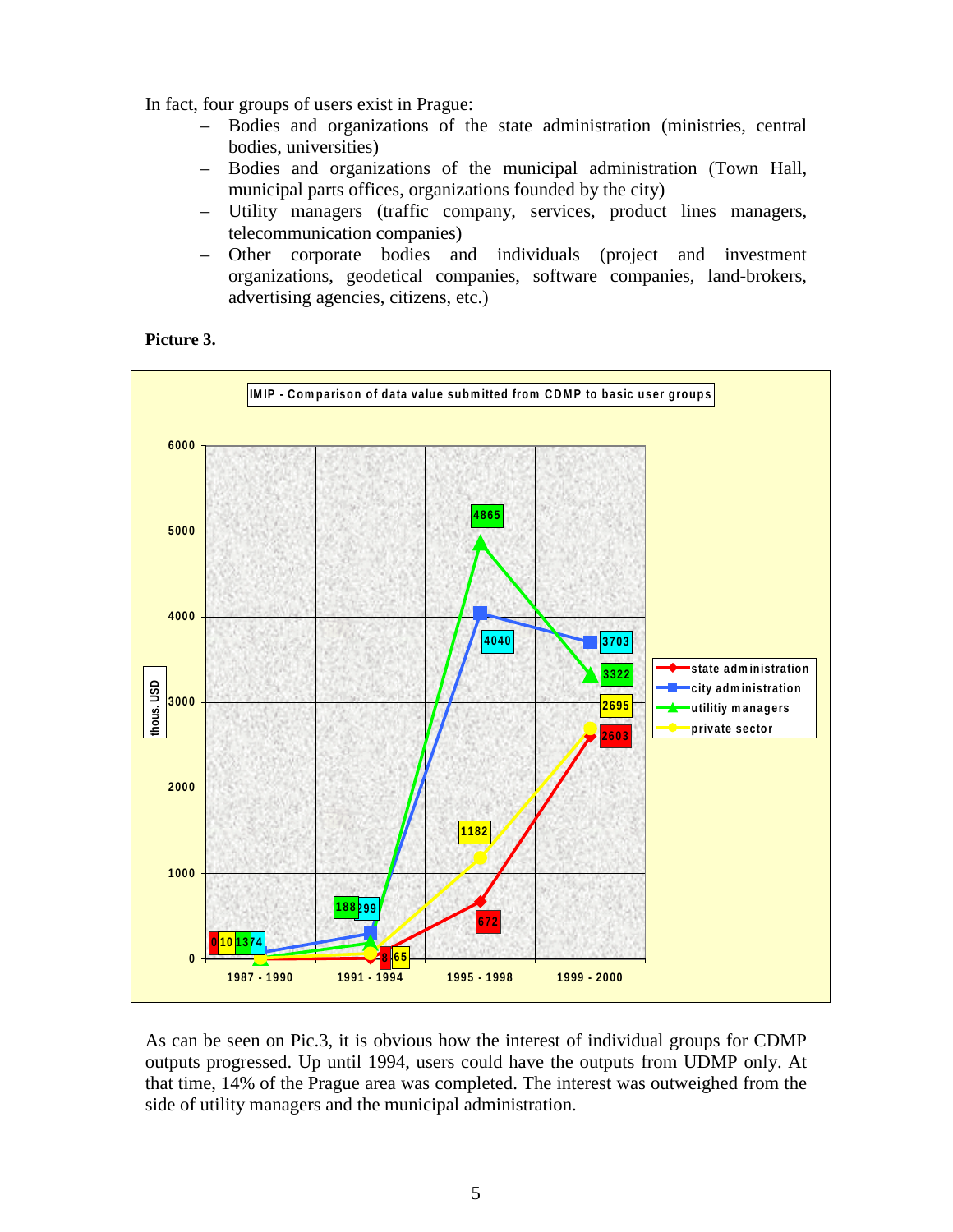In the period 1995-1998, interest rapidly increased due to the finished DRM, DORT (since 1997) and UDMP (completed for 64% of the Prague area). As in the previous period, the most significant users were the utility managers, who started to build their own information systems. In addition to these activities, the data delivery to the municipal offices increased (Prague has 57 municipal parts). In 1993, 15 municipal offices used the CDMP data. In 1996, however, the number rose to 45 and presently 56 municipal offices use the data.

The interest from the side of state administration and universities was significantly influenced by the combination of the UDMP and DORT. The main customers are financial offices, the Ministry of Finance, the Ministry for Regional Development, the Czech Office of Geodesy and Cadastre, the Czech Statistical Office and the Office of the Czech President. From the universities, the users are mainly the Faculty of Architecture and the Faculty of Civil Engineering of the Czech Technical University in Prague. The interest in the private sector increased slightly, but since 1996 it represents the highest growth. Finally, the private companies could afford the appropriate HW and SW equipment.

| It is quite interesting to compare the relative shares of the user groups in the total data |          |          |  |
|---------------------------------------------------------------------------------------------|----------|----------|--|
| amount:                                                                                     |          |          |  |
| $\mathbf{I}$ $\mathbf{I}$                                                                   | 10011000 | 1000.200 |  |

| User category            | 1994-1998 | 1999-2000 |
|--------------------------|-----------|-----------|
| Utility managers         | 45%       | 30%       |
| Municipal administration | 38%       | 27%       |
| Private sector           | 11%       | 22%       |
| State administration     | 6%        | 21%       |

| <b>Picture 4.</b> Growth of the number of users and outputs (jobs) |  |  |  |  |
|--------------------------------------------------------------------|--|--|--|--|
|                                                                    |  |  |  |  |